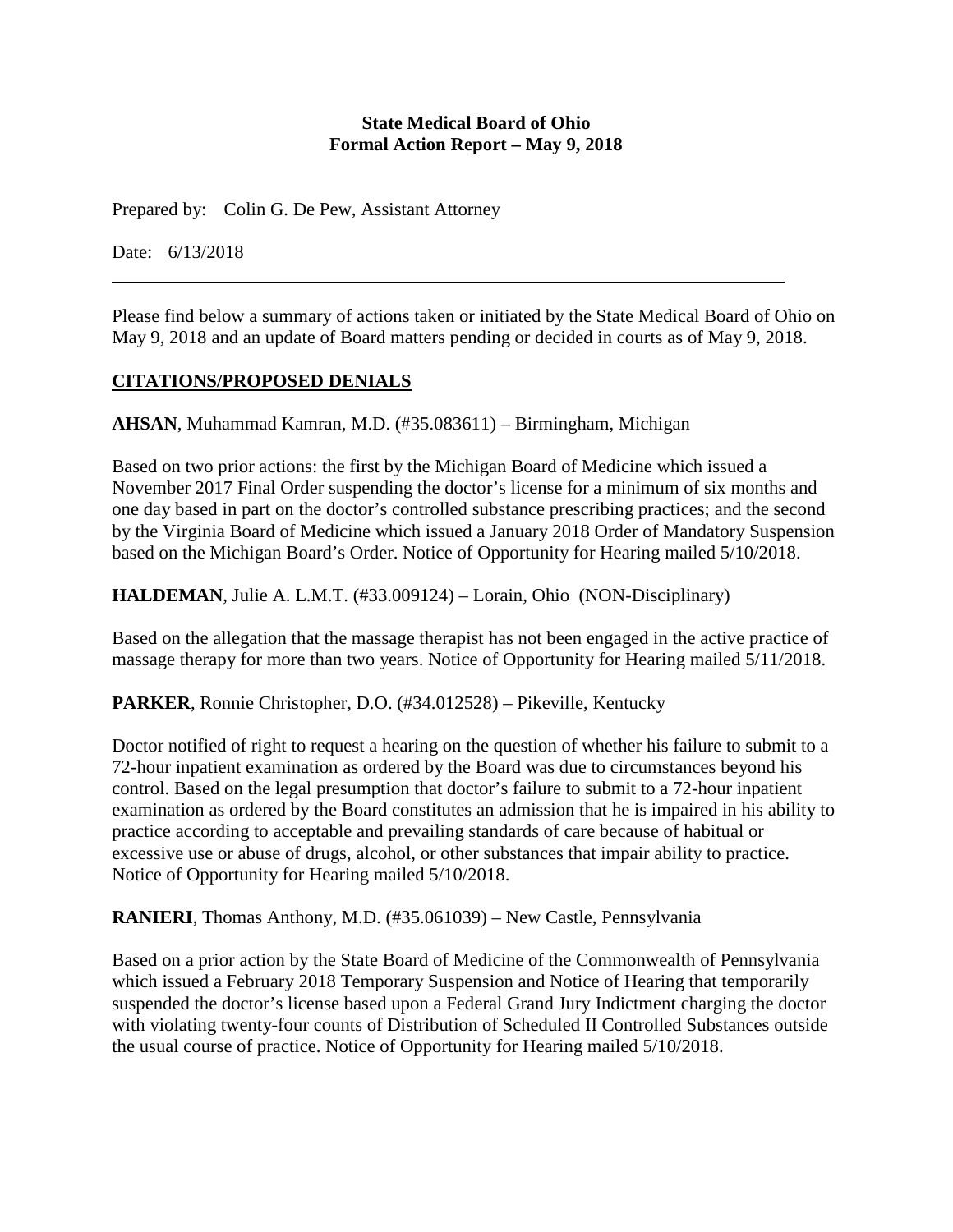### **RODRIGUEZ**, Victorio Cajigal, M.D. (#35.034349) – Parma, Ohio

Based on allegations that when the doctor failed to respond to a January 18, 2018 Board subpoena, and failed to respond to subsequent mailings of said subpoena mailed on February 28, 2018, and March 19, 2018, the doctor's acts, conduct or omissions individually and collectively constitute a failure to cooperate in an investigation conducted by the board, including failure to comply with a subpoena or order issued by the board or failure to answer truthfully a question presented by the board in an investigative interview, an investigative office conference, at a deposition, or in written interrogatories. Notice of Opportunity for Hearing mailed 5/10/2018.

**TROTTER**, Johnny Ray, M.D. (#35.090208) – Bloomfield Hills, Michigan

Based on the doctor's conviction in the United States District Court for the Eastern District of Michigan to one count of Conspiracy to Commit Health Care Fraud or Wire Fraud, and three counts of Health Care Fraud to which the doctor was sentenced to one hundred and eighty months imprisonment, three years of probation, and restitution in the amount of nine million one hundred ninety-nine thousand nine hundred and forty-six dollars (\$9,199,946.00). Notice of Opportunity for Hearing mailed 5/10/2018.

## **FINAL ORDERS**

**WOLTERMAN**, Katie E., L.M.T. Applicant – Mason, Ohio (NON-Disciplinary)

Massage therapist's application for license to practice massage therapy granted, provided that she otherwise meets all statutory and regulatory requirements. Based on the finding that the massage therapist holds a diploma or certificate from a school, college or institution in another state or jurisdiction that meets the Board's required course of instruction. Order effective 5/10/2018.

YASIN, Fares Fhemi, M.D. Applicant – Dearborn, Michigan

Application for license to practice medicine and surgery permanently denied. Based on a December 2016 Ohio Physician Licensure Application, wherein the doctor disclosed two prior actions by the Michigan Board of Medicine Disciplinary Sub-committee: a 2012 Consent Order, that placed the doctor on probation for one year and issued a \$1,500 fine; and a 2016 Consent Order, that reprimanded and limited the doctor's license by prohibiting him from administering or prescribing controlled substances, and issued a \$7,500 fine; which individually or collective constitutes any of the following actions taken by an agency responsible for authorizing, certifying, or regulating an individual to practice a health care occupation or provide health care services in this state or another jurisdiction, for any reason other than the nonpayment of fees: the limitation, revocation, or suspension of an individual's license to practice; acceptance of an individual's license surrender; denial of a license; refusal to renew or reinstate a license; imposition of probation; or issuance of an order of censure or other reprimand. Order effective 5/10/2018.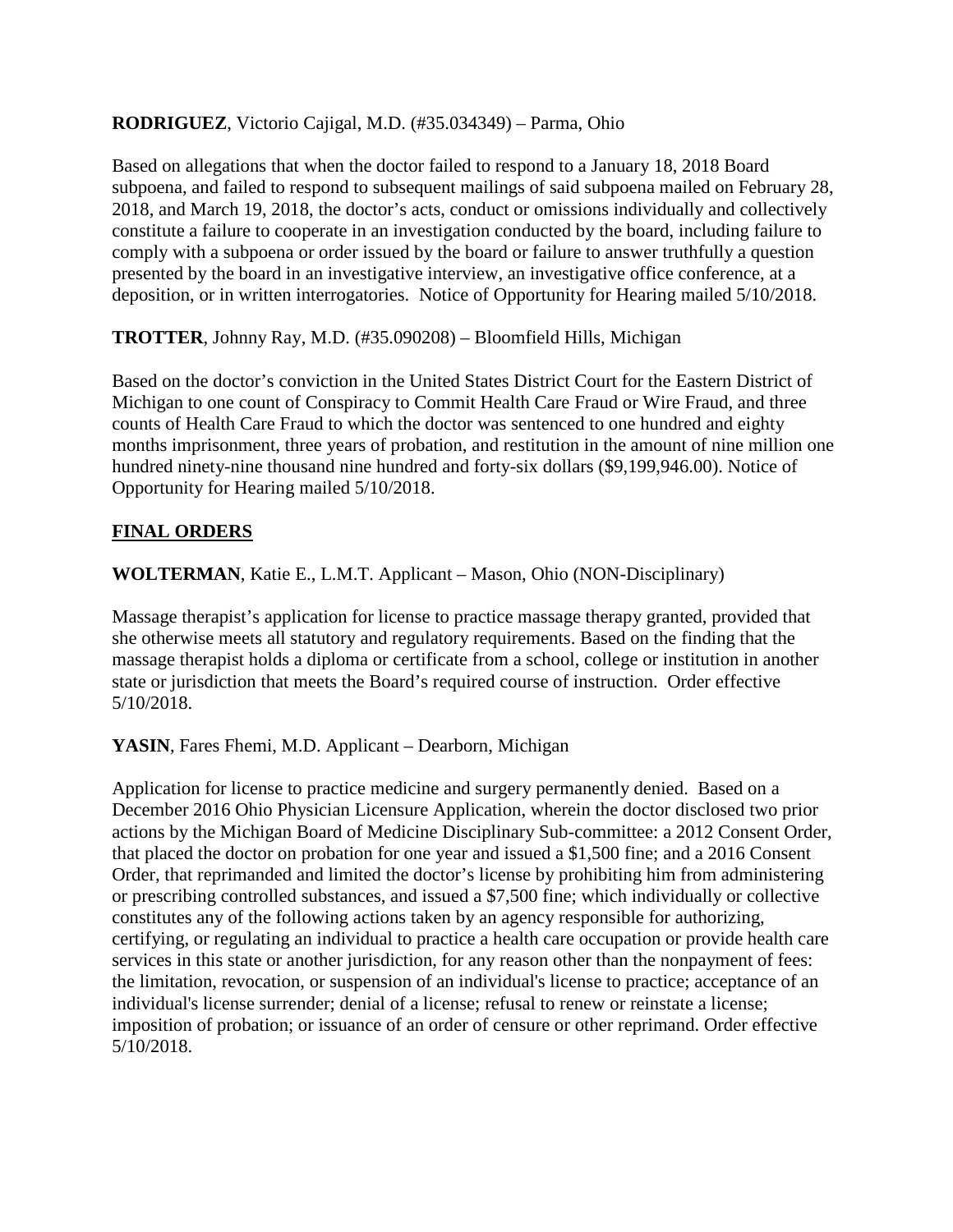## **VOLUNTARY PERMANENT SURRENDERS/ RETIREMENTS/WITHDRAWALS**

**CHAHAL**, Bhupinder Singh, M.D. (#35.048719) – Toledo, Ohio

Permanent revocation of license to practice medicine and surgery authorized by the doctor in lieu of further investigation pursuant to Section 4731.22(B)(20), Ohio Revised Code, to wit: utilizing controlled substances for self and family members. Effective 5/9/2018.

**DIXON**, Robert Albin, D.O. (#34.005251) – Park City, Utah

Voluntary permanent retirement of license to practice osteopathic medicine and surgery authorized by the doctor in lieu of further investigation pursuant to Section 4731.22(B)(19), Ohio Revised Code. Effective 5/9/2018.

**ELLIOTT**, Jessica Lynn, R.C.P. (#RCP.13221) – Washington Court House, Ohio (NON-DISCIPLINARY)

Permanent Surrender of license to practice respiratory care authorized by respiratory care professional in lieu of further compliance with a June 10, 2016 Consent Agreement entered into with the former Ohio Respiratory Care Board. Effective 5/9/2018.

**RUEDISUELI**, Tracy ReAnn, P.A. (#50.003411RX) – Beavercreek, Ohio

Permanent revocation of license to practice as a physician assistant authorized by physician assistant in lieu of further formal disciplinary proceedings, pursuant to Section 4730.25(B)(20), Ohio Revised Code. Effective 5/9/2018.

#### **CONSENT AGREEMENTS**

**BORLAND**, Bryan David, D.O., Applicant – Columbus, Ohio

License to practice osteopathic medicine and surgery granted, subject to general probationary terms, conditions, and limitations for at least five years. Based on the doctor's admission that he has undergone inpatient treatment for chemical dependency, maintained compliance with an aftercare contract, and is presently capable of practicing medicine according to acceptable and prevailing standards of care with appropriate monitoring. Agreement effective 5/9/2018

**CIRINO**, Rebecca Therese, D.O. (#34.007684) – Valley City, Ohio

Commencing on the sixty-first day following the effective date of the Agreement, license to practice osteopathic medicine and surgery suspended for a definite period of ninety days, subject to general probationary requirements for at least two years, and a six thousand five hundred dollar (\$6,500.00) fine. Based on the doctor's admission that with respect to the treatment of sixteen specified patients she failed to conduct in-person psychiatric examinations prior to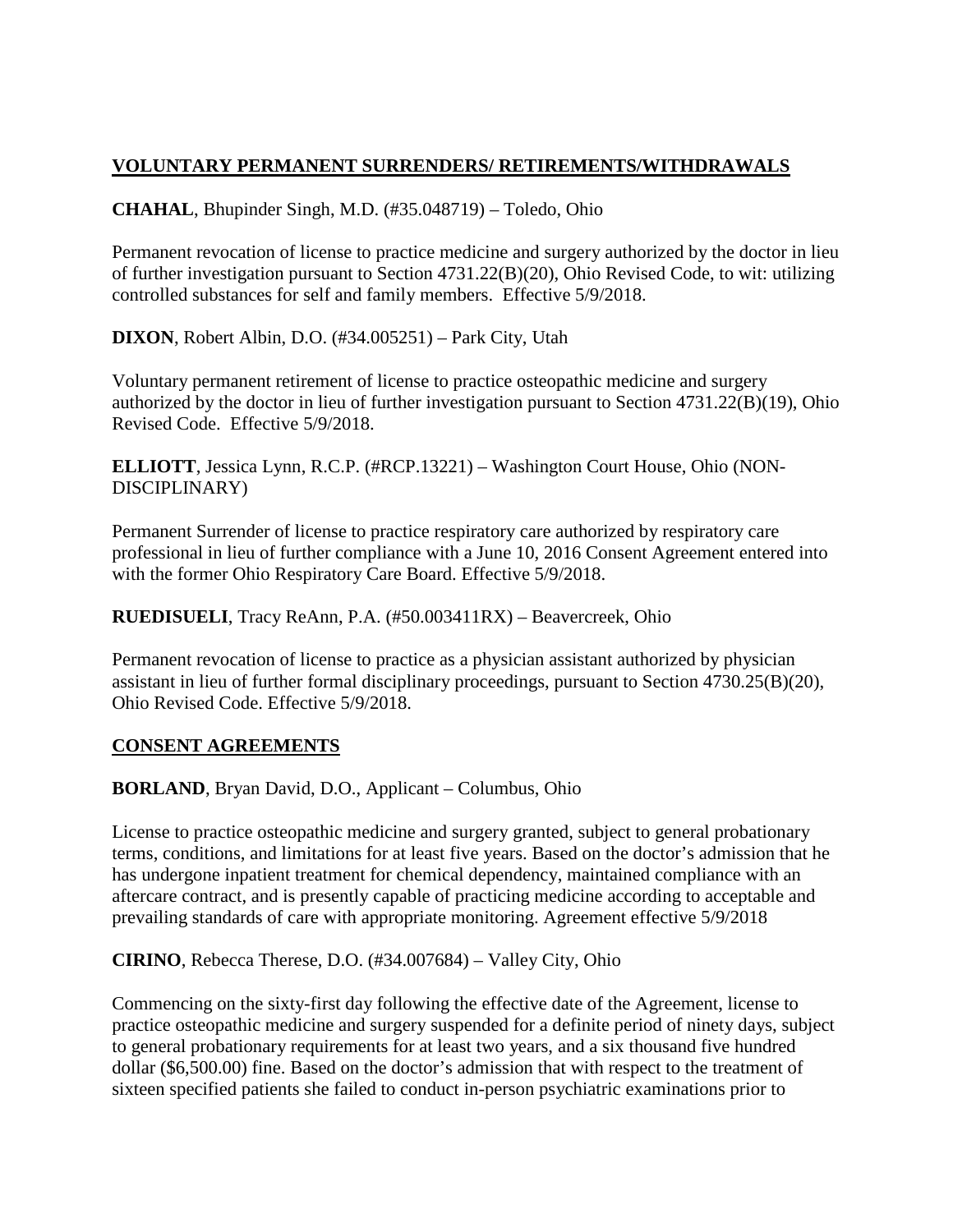prescribing benzodiazepines and/or amphetamines. Agreement effective 5/9/2018. Suspension effective 7/9/2018.

**HOWKINS**, Michael John, D.O. (#34.004364) - Cleveland, Ohio

License to practice osteopathic medicine and surgery suspended indefinitely, but not less than one hundred and twenty days, subject to general probationary terms, and conditions for reinstatement. Based on the doctor's admission that he: failed to timely report that he relapsed on alcohol in 2015 and that he began using cocaine in 2017; and he may have tested positive for cocaine on May 3, 2018. Agreement Effective 5/9/2018

**PALMER**, Daniel Wesley, M.D., Applicant - Dublin, Ohio

License to practice medicine and surgery granted, provided he otherwise meets all statutory and regulatory requirements. Subject to general probationary terms, conditions and limitations for at least two years. Based on the doctor's February 2018 application to practice medicine and surgery, wherein the doctor provided documentation to the Board that he has satisfied the Board's recommendations contained within the Board's August 2017 Order, to wit: that he has completed the reinstatement requirements as imposed by the Medical Licensing Board of Indiana in a 2016 Settlement Agreement and Final Order, and is currently in compliance with all probationary terms and conditions imposed therein and as imposed by the Fayette Circuit Court, Fayette County, Indiana. Agreement effective 5/9/2018.

**YOKIEL**, Jerome Bernard, M.D., (#35.059140) - Solon, Ohio

License to practice medicine and surgery reinstated, and subject to general probationary terms, conditions and limitations for at least five years. Based on doctor having completed all requirements for reinstatement of license pursuant to the terms of a 11/8/2017 consent agreement. Agreement effective 5/9/2018.

# **PROBATIONARY REQUESTS AND MODIFICATIONS**

**ATANASOFF**, Nicholas Anthony, D.O. (#34.007837) - Lyndhurst, Ohio

Doctor's request for approval to travel between Ohio and Pennsylvania without submitting individual travel requests, granted by vote of the Board on 5/9/2018.

**BANGERT**, Michael Theodore, M.D. (#35.123521) – Troy, Ohio

Doctor's request for approval of new mental health counselor, granted by vote of the Board on 5/9/2018.

**BURLAS**, Regis Paul, D.O. (#34.002863) - Cumberland, Rhode Island

Doctor's request for approval of discontinuance of the requirement to keep drug logs, granted by vote of the Board on 5/9/2018.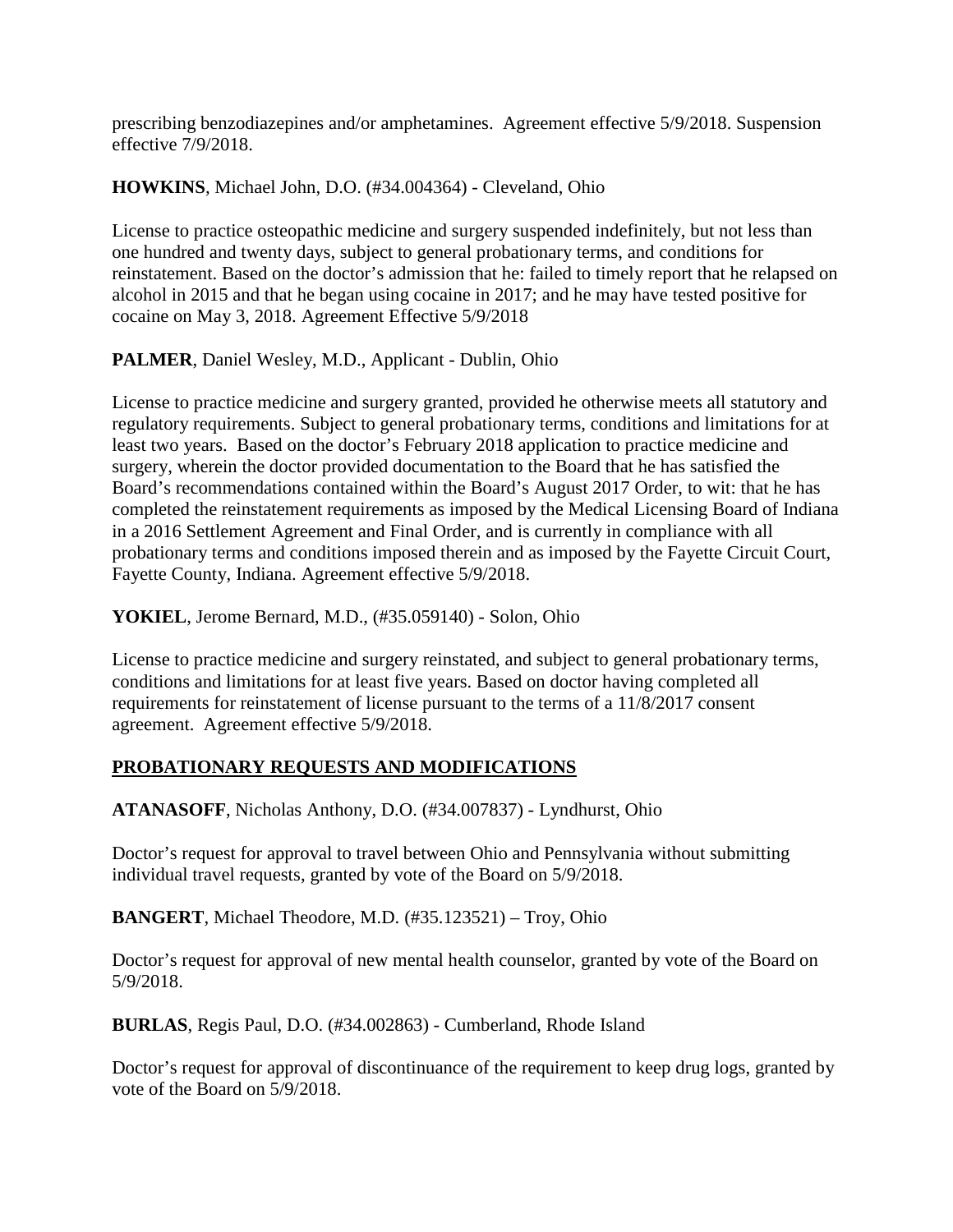**CAMPBELL**, Jennifer Carole, M.D. (#35.090769) - Bay Village, Ohio

Doctor's request for approval of new monitoring physician, granted by vote of the Board on 5/9/2018.

**CARVER**, Joseph Claude, M.D. (#35.129943) - Dublin, Ohio

Doctor's request for approval of practice plan, and approval of a reduction in the number and frequency of chart reviews from ten charts per week to ten charts per month, granted by vote of the Board on 5/9/2018.

**CUBBISON**, Theodore Roosevelt, D.O. (#34.002940) - Canfield, Ohio

Doctor's request for approval of discontinuance of the requirement to keep drug logs; and approval of a reduction of the frequency of chart reviews from quarterly to every six months, granted by vote of the Board on 5/9/2018.

**DUMA**, Gregory G., M.D. (#35.068722) - Mason, Ohio

Doctor's request for approval of new monitoring physician, granted by vote of the Board on 5/9/2018. Frequency and number of chart reviews established as ten charts per month.

**LAMPHEAR**, James George, M.D. (#35.083441) - Augusta, Georgia

Doctor's request for approval of new treating psychiatrist; and approval of the Georgia Professional Health Program to conduct monitoring while the doctor resides in Georgia, granted by vote of the Board on 5/9/2018.

**LINDNER**, Robert Arthur, M.T. (#33.009676) - Upper Arlington, Ohio

Massage therapist's request for approval of professional ethics courses, granted by vote of the Board on 5/9/2018.

**MACATOL**, Michael Christopher, M.D. (#35.095993) - Columbus, Ohio

Doctor's request for reduction in psychiatric treatment sessions from every four months to every six months, granted by vote of the Board on 5/9/2018.

**PALMA**, Michael J., M.D. (#57.024151) - Portsmouth, New Hampshire

Doctor's request for approval of psychotherapist, granted by vote of the Board on 5/9/2018.

**PESA**, Nicholas L., M.D. (#35.095374) - Chagrin Falls, Ohio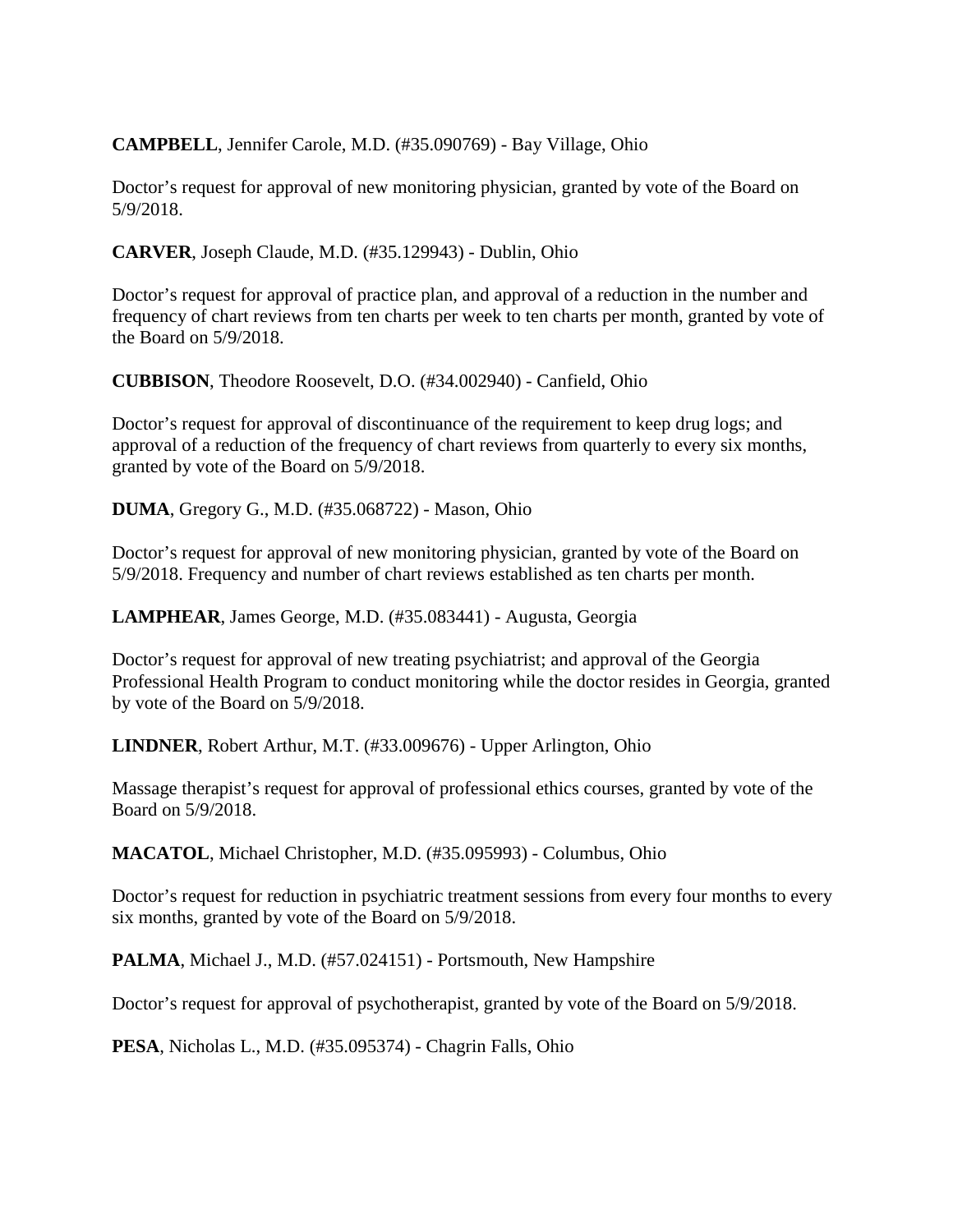Doctor's request for approval to discontinue the Naltrexone requirement, granted by vote of the Board on 5/9/2018.

**TAK**, James Ibrahim, M.D. (#35.131951) - New York, New York

Doctor's request for approval of treating psychiatrist, psychotherapist, and monitoring physician, granted by vote of the Board on 5/9/2018. Frequency and number of chart reviews established at ten charts per month.

**TANDON**, Rajive, M.D. (#35.075550) - Columbus, Ohio

Doctor's request for approval of monitoring physician, granted by vote of the Board on 5/9/2018. Frequency and number of chart review established at ten charts per month.

**ZEWAIL**, Aly Mohamed Aly, M.D. (#35.088417) - Doylestown, Ohio

Doctor's request for approval of new psychotherapist, granted by vote of the Board on 5/9/2018.

#### **PROBATION TERMINATED**

**FORNEY**, Erica Lynne, M.T. (#33.008524)- Youngstown, Ohio

Massage therapist's request for release from the terms of the 9/12/2013 Board Order, granted by vote of the Board on 5/9/2018. Effective 5/11/2018.

**KANG**, Kavita A.J., D.O. (#34.010993) - Cincinnati, Ohio

Doctor's request for release from the terms of the 2/8/2012 Consent Agreement, granted by vote of the Board on 5/9/2018. Effective immediately.

**LOPREATO**, Paul Dominic, P.A. (#50.001095) - Wellington, Florida

Physician assistant's request for release from the terms of the 5/8/2013 Consent Agreement, granted by vote of the Board on 5/9/2018. Effective immediately.

**REDDY**, Sheila Sandadi, M.D. (#35.129597) - Westerville, Ohio

Doctor's request for release from the terms of the 8/12/2015 Board Order, granted by vote of the Board on 5/9/2018. Effective 5/15/2018.

#### **COURT ACTIONS**

**AUL**, Christopher Francis, L.M.T., L.A.C., L.O.M. (#33.009932, #66.000038, #65.000122) — Columbus, Ohio